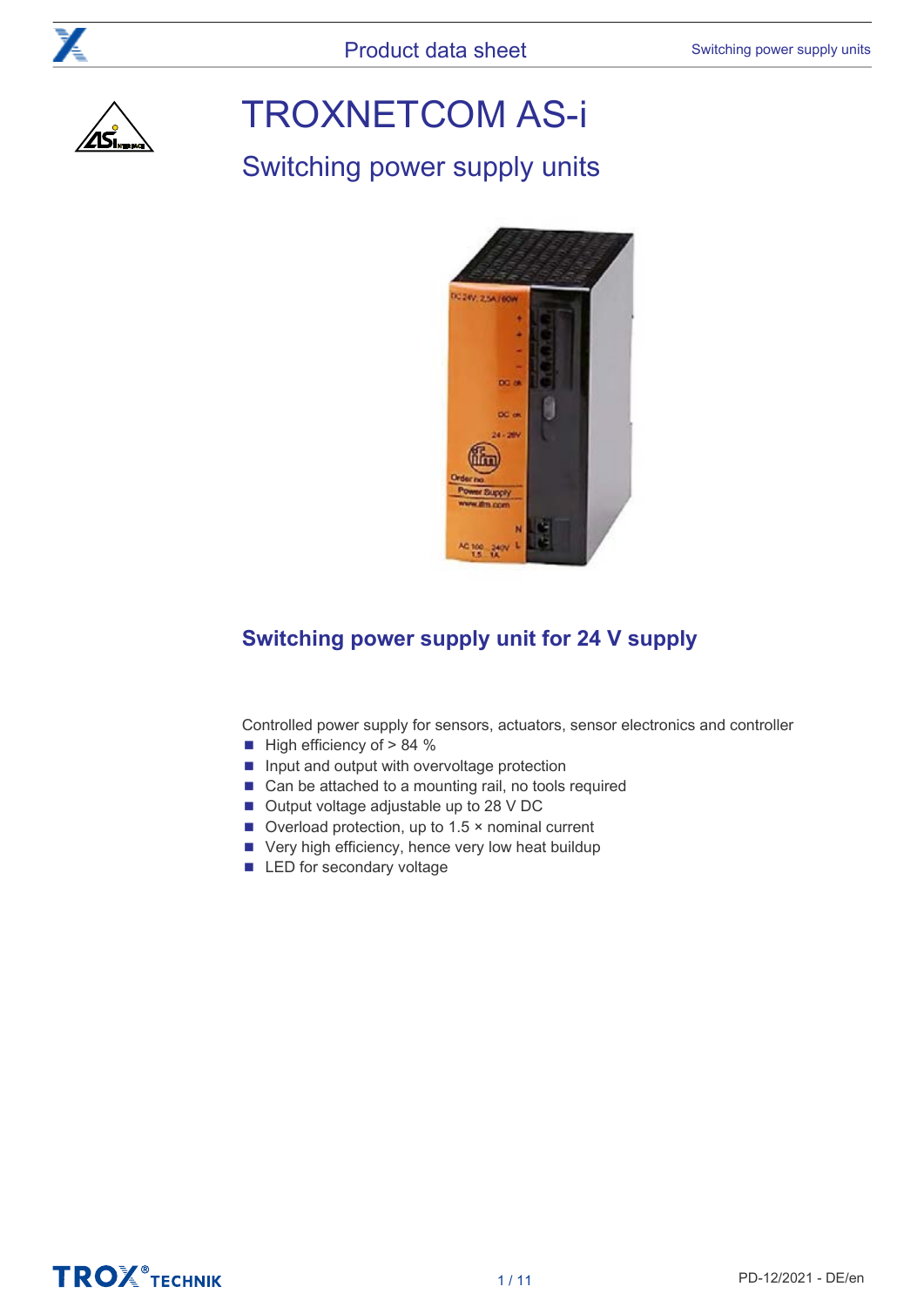| 77<br>Æ             | <b>Product data sheet</b> |                  | Switching power supply units |
|---------------------|---------------------------|------------------|------------------------------|
| General information |                           | <b>TNC-D4011</b> | 6                            |
| Order code          |                           | <b>TNC-D4012</b> | 8                            |
| <b>TNC-D1030</b>    | 4                         | <b>TNC-D4013</b> | 10                           |
|                     |                           |                  |                              |

# General information

### <span id="page-1-0"></span>**Application** ▪

- Switching power supply units are used for supplying 24 V power to AS-i controllers and to operating and display units
- Highly efficient electronic subassemblies that transform an unstable input voltage into a constant DC voltage of a different level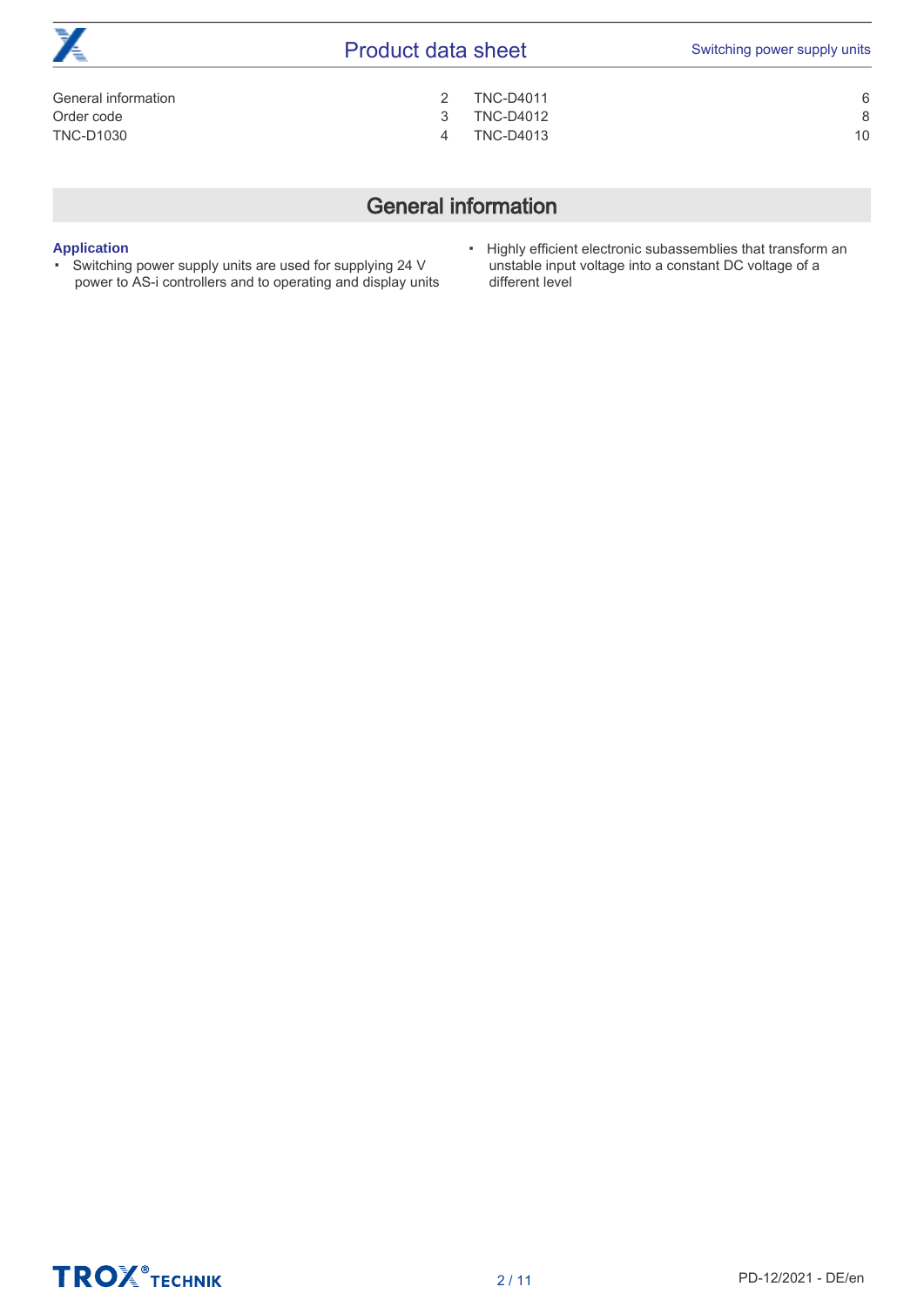<span id="page-2-0"></span>

## Order code

**TNC – D1030 | 1**

**1 Type TNC-D1030** Output current 1.25 A **TNC-D4011** Output current 3.3 A

**TNC-D4012** Output current 5 A **TNC-D4013** Output current 10 A

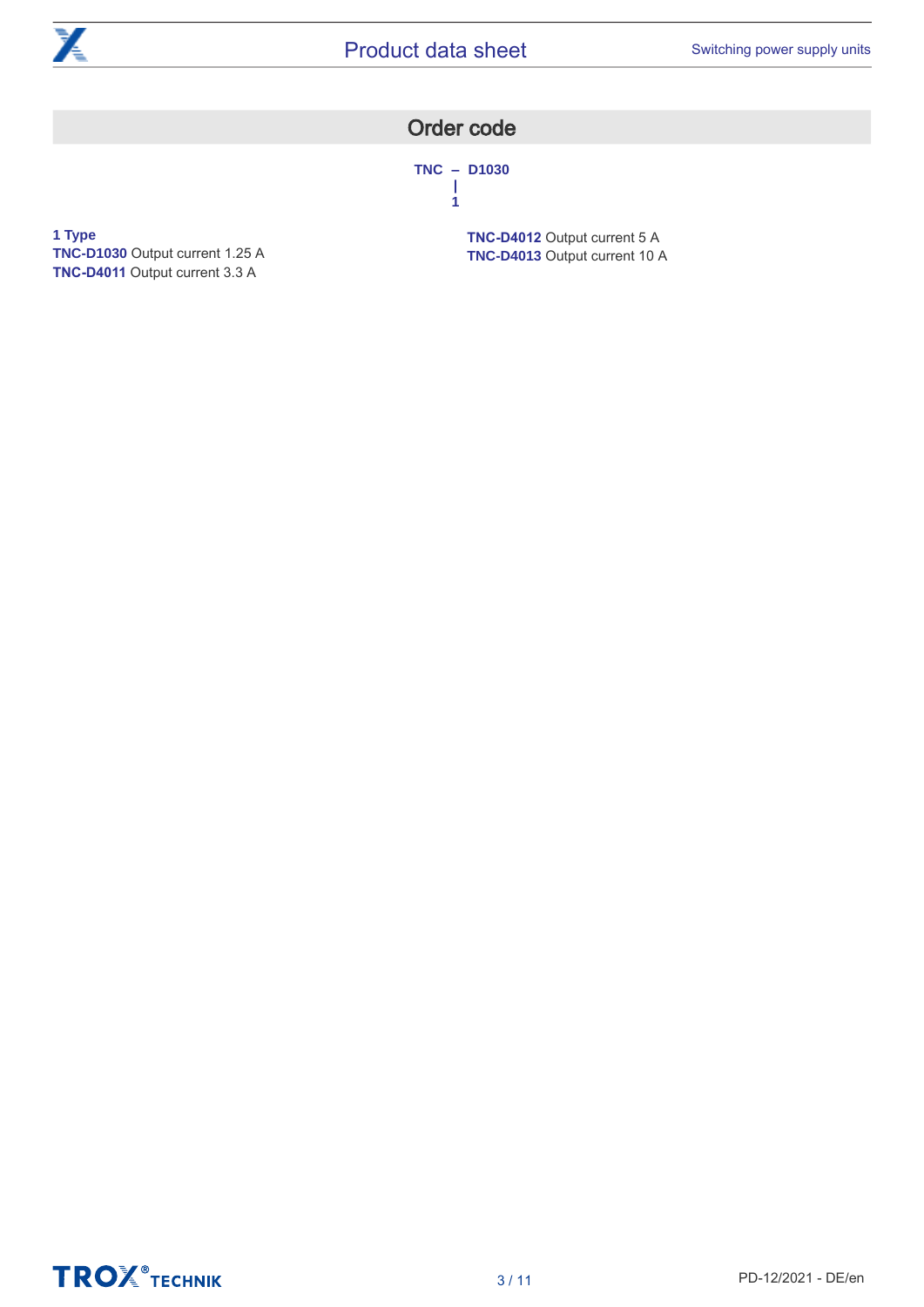<span id="page-3-0"></span>





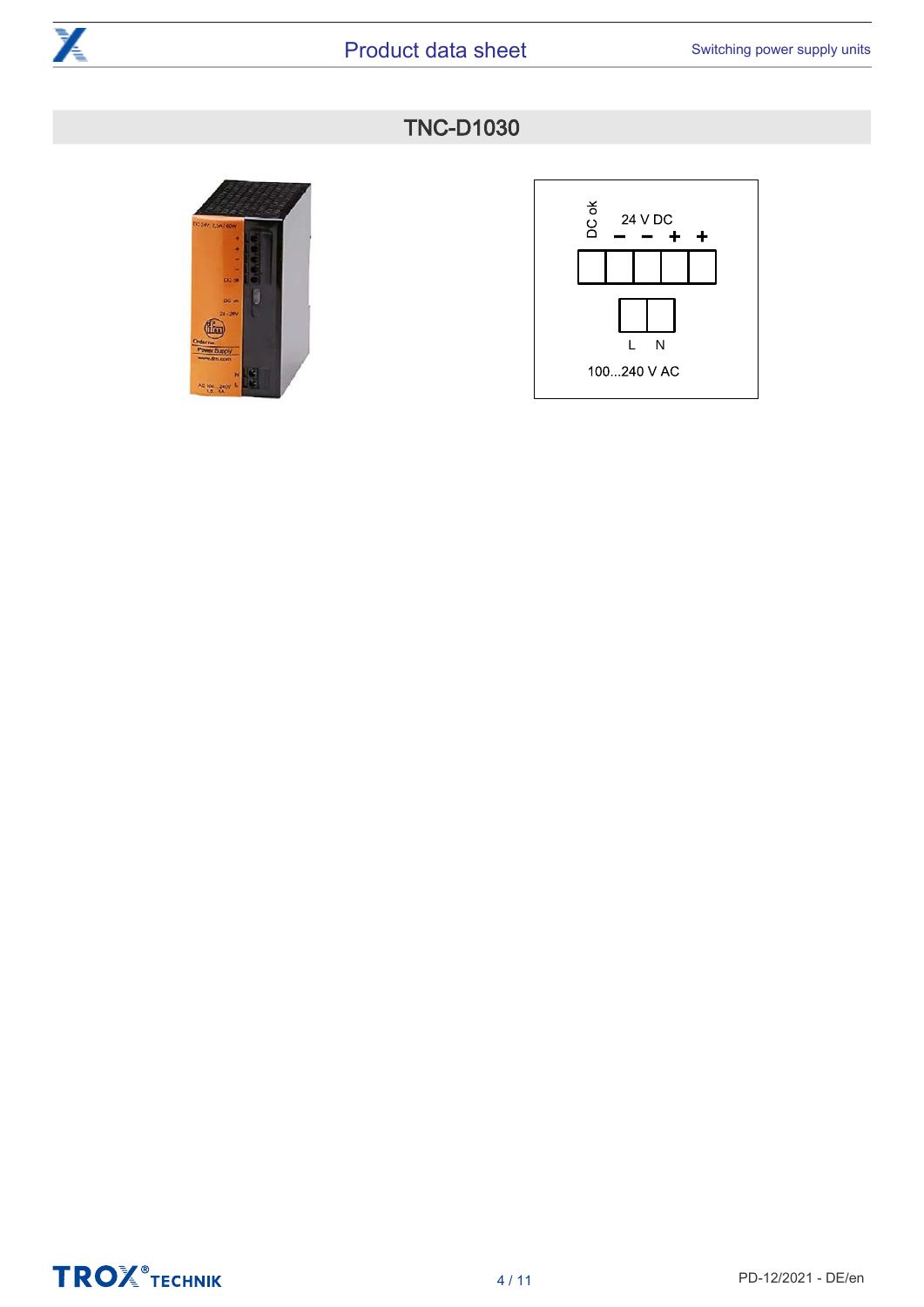

- Switching power supply unit TNC-D1030 (24 V DC; 1.25 A)
- Power supply for AS-i controllers as well as for operating and display units
- Very high efficiency of 84 %
- Low ripple voltage 50 mV
- High reliability

| Description                                    | <b>TNC-D1030</b>                  |
|------------------------------------------------|-----------------------------------|
| Output current                                 | 1.25A                             |
| Nominal voltage                                | < 230 V AC                        |
| Input voltage range                            | $100 - 240$ V AC                  |
| Nominal frequency                              | $47 - 63$ Hz                      |
| <b>Efficiency</b>                              | 84 %                              |
| <b>TROX</b> casing                             | PC-ABS                            |
| <b>Protection level</b>                        | <b>IP 20</b>                      |
| IEC protection class                           | II (protective earth)             |
| Connection                                     | Spring cage terminals             |
| Temperature range                              | $0 - 70$ °C                       |
| Derating                                       | 2 %/K ( $> 60 °C$ )               |
| Output voltage                                 | 24 - 28 V DC (± 2 %) to SELV/PELV |
| Readiness delay time                           | < 255 s                           |
| Max. ripple voltage                            | 50 mV                             |
| Mains buffering time                           | 120 ms                            |
| Short-circuit protection / overload protection | Yes (to IEC 61140)                |
| <b>EMC</b>                                     | EN 61000-6-2; EN 61000-6-3        |
| <b>LEDs</b>                                    | DC OK; 1 × LED, green             |
| Weight                                         | 278.5 g                           |
| <b>Dimensions</b>                              | $90 \times 45 \times 100$ mm      |

### **Specification text**

- Switching power supply unit for supplying the controller or text display with power
- Nominal voltage: < 230 V AC
- Output voltage: 24 – 28 V DC (± 2 %), SELV/PELV
- Output current: 1.25 A
- Nominal frequency: 47 – 63 Hz
- Efficiency: 84 % (230 V AC; 24 V DC/1.25 A)
- Connection: spring cage terminals
- Casing materials: PC-ABS
- Ambient temperature: 0 – 70 °C
- Protection level: IP 20
- Status display: LED green
- Make: TROX GmbH or equivalent

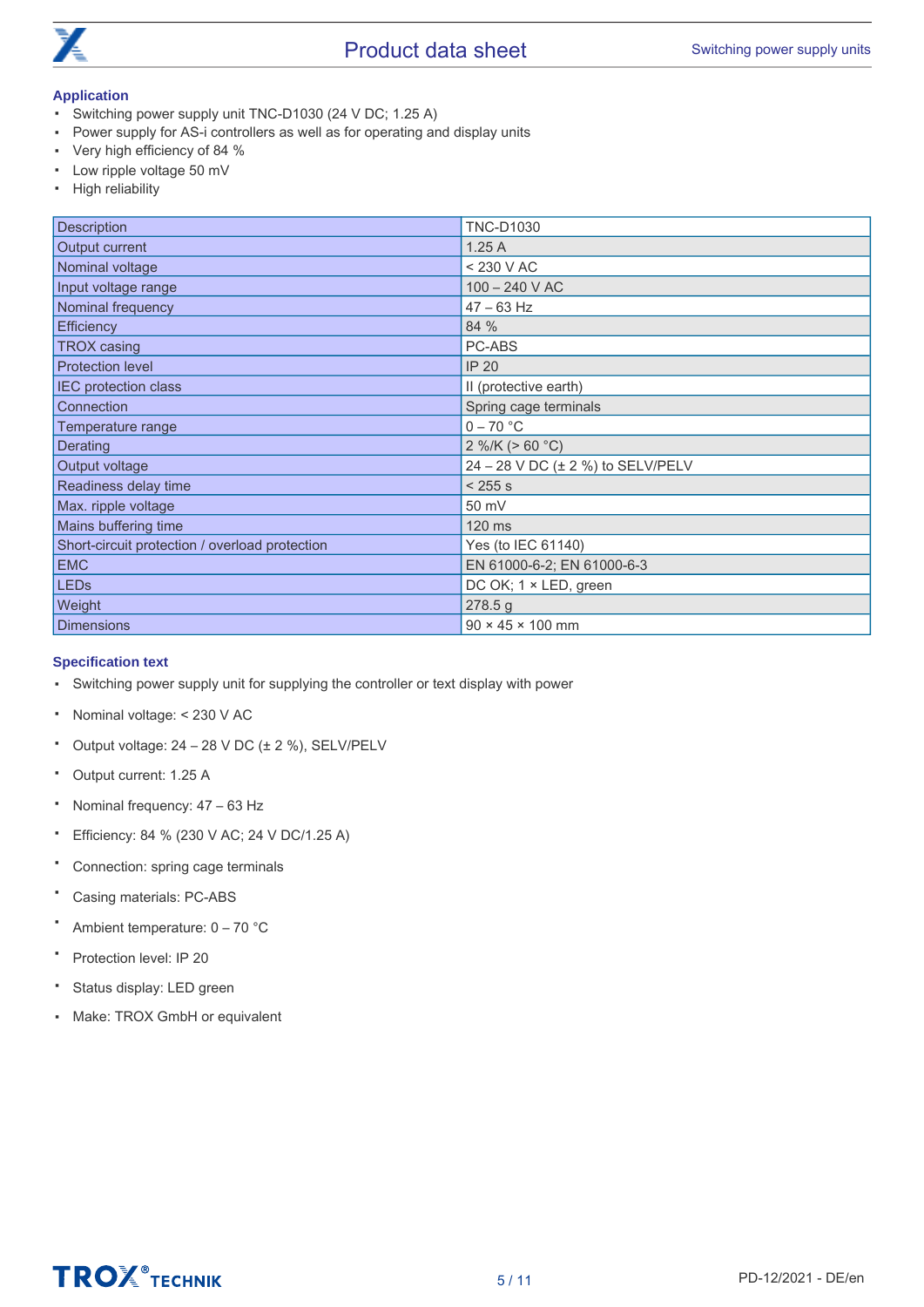





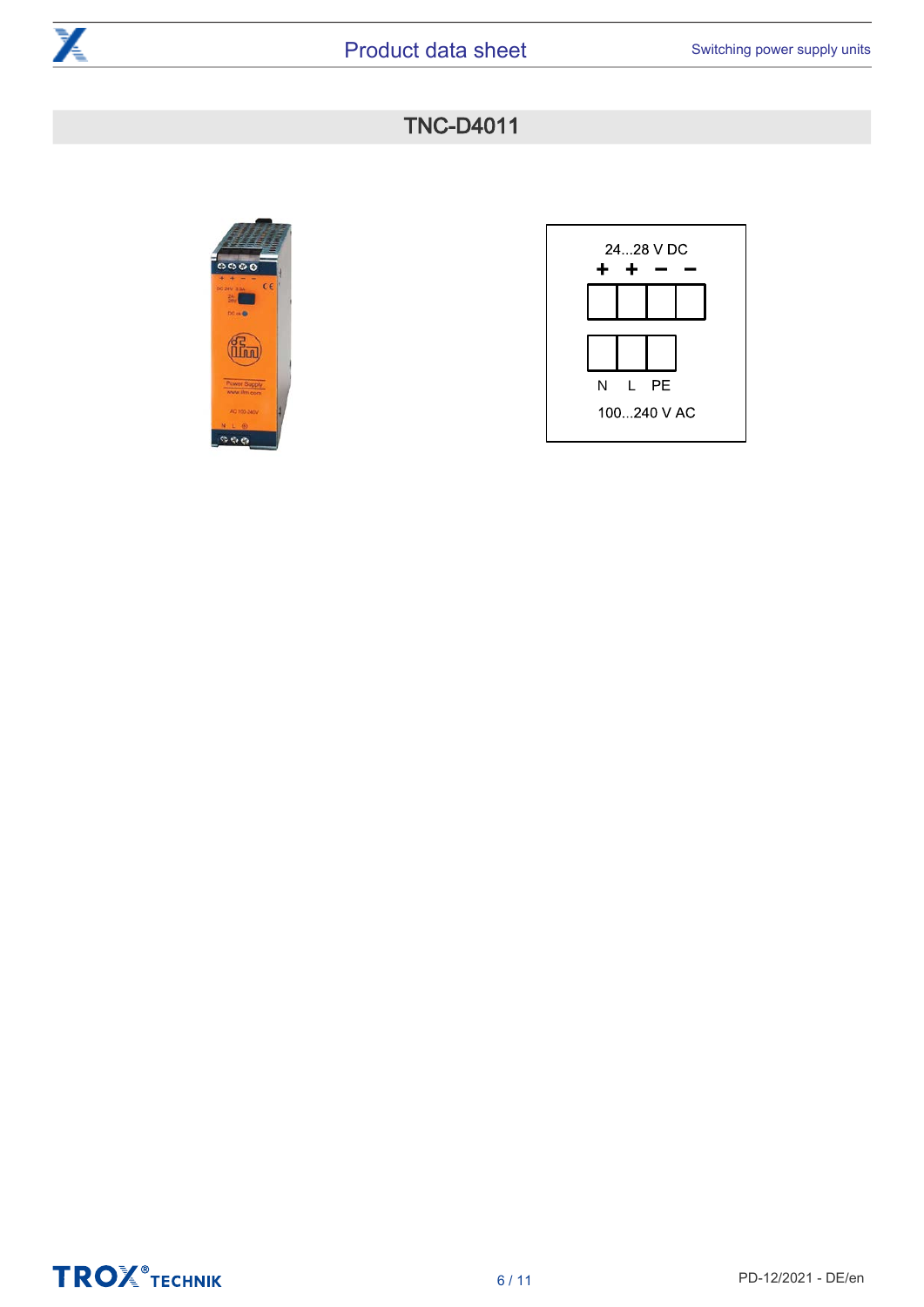

- <span id="page-6-0"></span>▪ Switching power supply unit TNC-D4011 (24 V DC; 3.3 A)
- Power supply for AS-i controllers as well as for operating and display units
- Very high efficiency of 89.8 %
- Low ripple voltage, < 0.25 mV
- High reliability

| Description                                    | <b>TNC-D4011</b>                                           |
|------------------------------------------------|------------------------------------------------------------|
| Output current                                 | 3.3A                                                       |
| Nominal voltage                                | < 230 V AC                                                 |
| Input voltage range                            | $100 - 240$ V AC                                           |
| Nominal frequency                              | $47 - 64$ Hz                                               |
| Efficiency                                     | 89.8 %                                                     |
| <b>TROX</b> casing                             | Sheet steel                                                |
| <b>Protection level</b>                        | <b>IP 20</b>                                               |
| <b>IEC protection class</b>                    | II (protective earth)                                      |
| Connection                                     | <b>Screw terminals</b>                                     |
| Temperature range                              | $-25 - +70$ °C                                             |
| Derating                                       | 1.8 W/K (60 - 70 °C)                                       |
| Output voltage                                 | 24 - 28 V DC (± 2 %) to SELV/PELV                          |
| Max. ripple voltage                            | 50 mV                                                      |
| Mains buffering time                           | 128 ms                                                     |
| Short-circuit protection / overload protection | Yes (to IEC 61140)                                         |
| <b>EMC</b>                                     | EN 61000-6-1; EN 61000-6-2; EN 61000-6-3; EN 61000-6-4; EN |
|                                                | 61000-3-2                                                  |
| <b>LEDs</b>                                    | DC OK; 1 × LED, green                                      |
| Weight                                         | 569 g                                                      |
| <b>Dimensions</b>                              | $120 \times 40 \times 128.5$ mm                            |

### **Specification text**

- Switching power supply unit TNC-D4011 for supplying power to the controller or text display
- Nominal voltage: < 230 V AC
- Output voltage: 24 – 28 V DC (± 2 %), SELV/PELV
- Output current: 3.3 A
- Nominal frequency: 64 Hz
- Efficiency: 89.8 %
- Connection: screw terminals
- Casing materials: galvanised sheet steel
- Ambient temperature: -25 to +70 °C
- Protection level: IP 20
- Status display: DC OK, 1 × LED
- Type: TNC-D4011

# **TROX** TECHNIK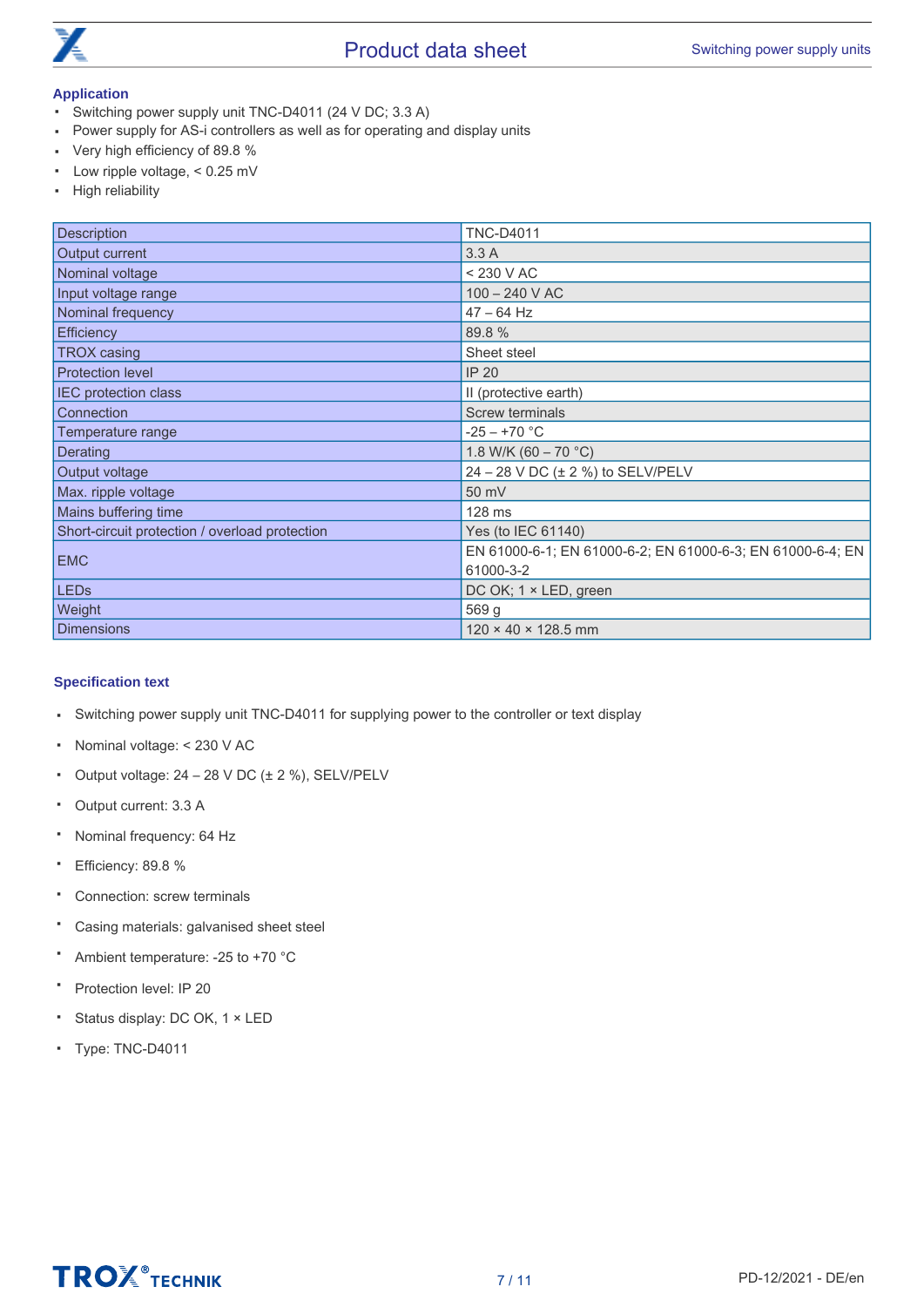





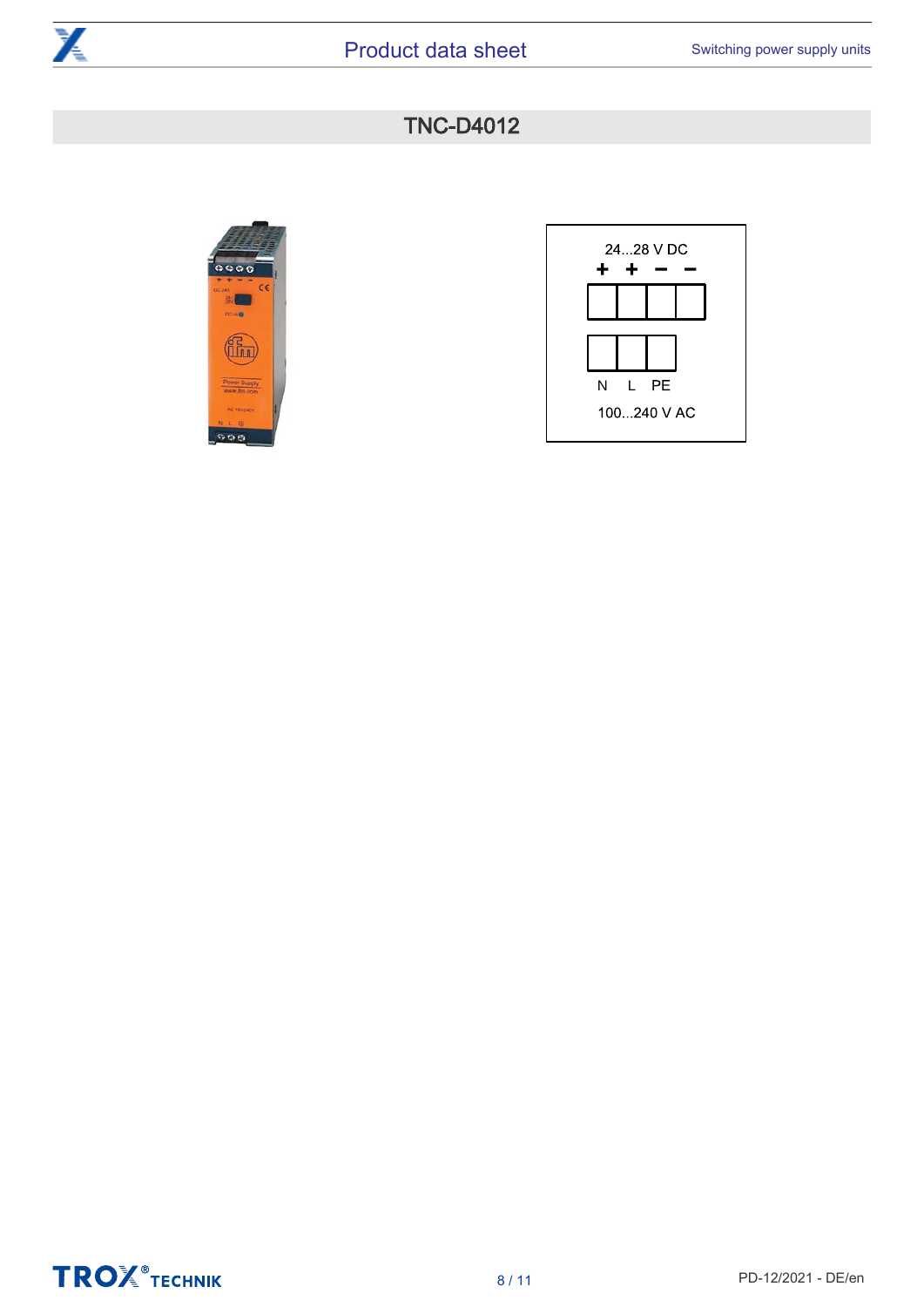

- <span id="page-8-0"></span>▪ Switching power supply unit TNC-D4012 (24 V DC; 5 A)
- Power supply for AS-i controllers as well as for operating and display units
- Very high efficiency of 90.2 %
- Low ripple voltage, 50 mV
- High reliability

| Description                                    | <b>TNC-D4012</b>                         |
|------------------------------------------------|------------------------------------------|
| Output current                                 | 5 A                                      |
| Nominal voltage                                | < 230 V AC                               |
| Input voltage range                            | 100 - 240 V AC/200 - 240 V AC            |
| Nominal frequency                              | $47 - 64$ Hz                             |
| Efficiency                                     | 90.2 %                                   |
| <b>TROX</b> casing                             | Sheet steel                              |
| <b>Protection level</b>                        | <b>IP 20</b>                             |
| <b>IEC</b> protection class                    | I (protective earth)                     |
| Connection                                     | Screw terminals                          |
| Temperature range                              | $-25 - +70 °C$                           |
| Derating                                       | 3 W/K (60 - 70 °C)                       |
| Output voltage                                 | 24 - 28 V DC (± 2 %) to SELV/PELV        |
| Max. ripple voltage                            | 50 mV                                    |
| Mains buffering time                           | 78 ms                                    |
| Short-circuit protection / overload protection | Yes (to IEC 61140)                       |
| <b>EMC</b>                                     | EN 61000-6-1; EN 61000-6-2; EN 61000-6-4 |
| <b>LEDs</b>                                    | DC OK; 1 × LED, green                    |
| Weight                                         | 594.5 g                                  |
| Dimensions                                     | $120 \times 40 \times 122.5$ mm          |

#### **Specification text**

- Switching power supply unit TNC-D4012 for supplying power to the controller or text display
- Nominal voltage: < 230 V AC
- Output voltage: 24 – 28 V DC (± 2 %), SELV/PELV
- Output current: 5 A
- Nominal frequency: 47 – 63 Hz
- Efficiency: 90.2 %
- Connection: screw terminals
- Casing materials: galvanised sheet steel
- Ambient temperature: -25 to +70 °C
- Protection level: IP 20
- Status display: DC OK, 1 × LED
- Type: TNC-D4012

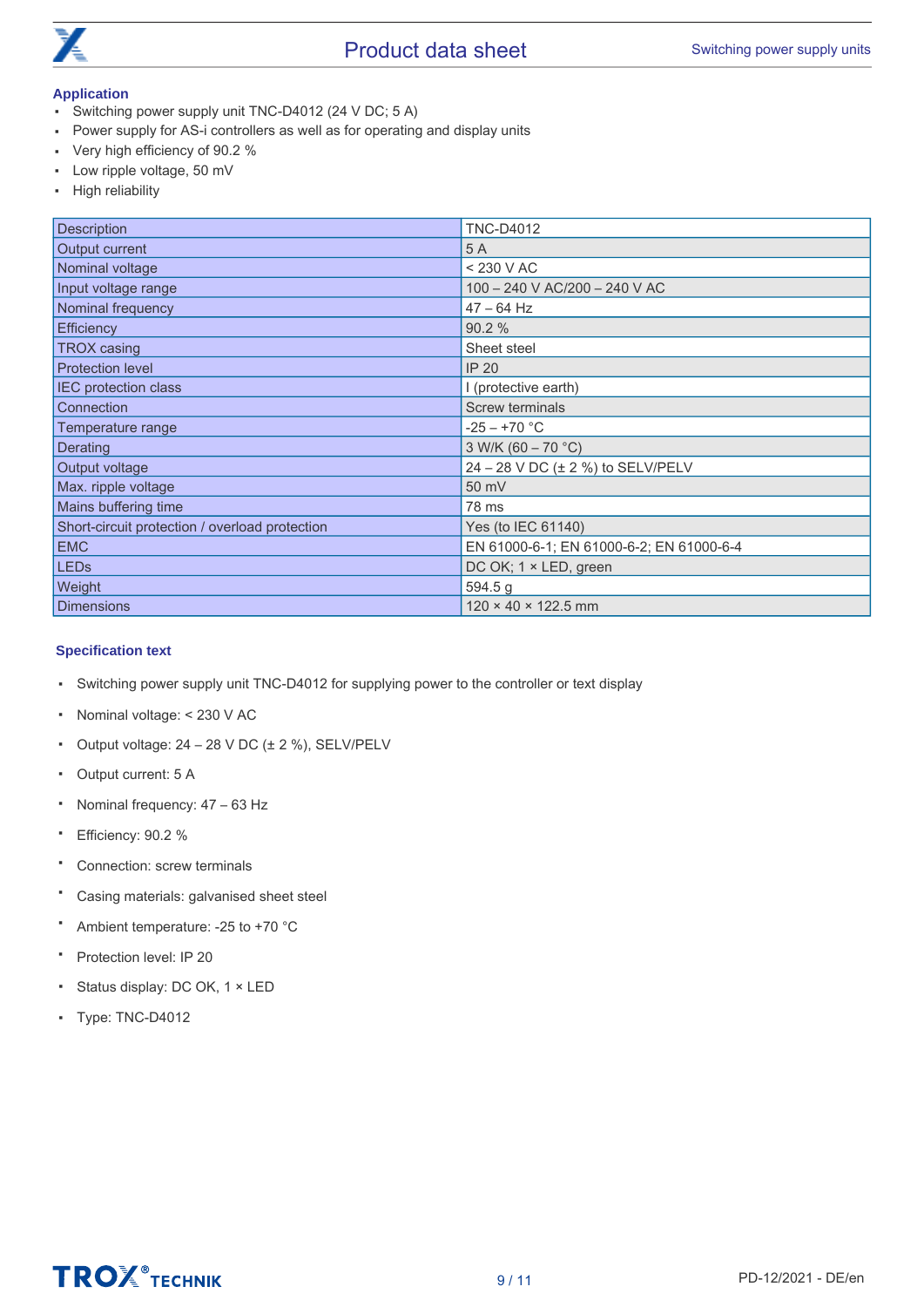